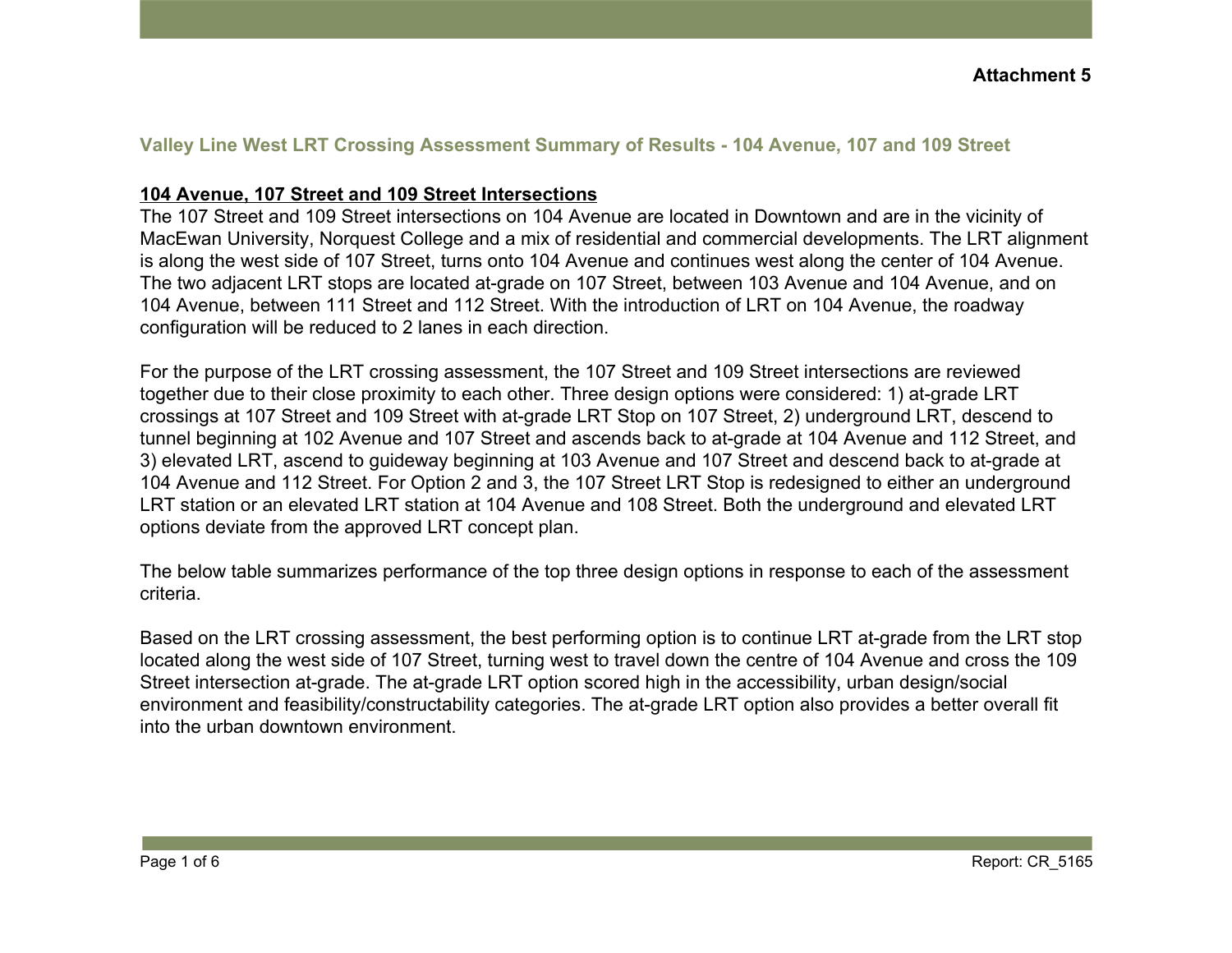

**At-Grade LRT, West Side of 107 Street to Center of 104 Avenue**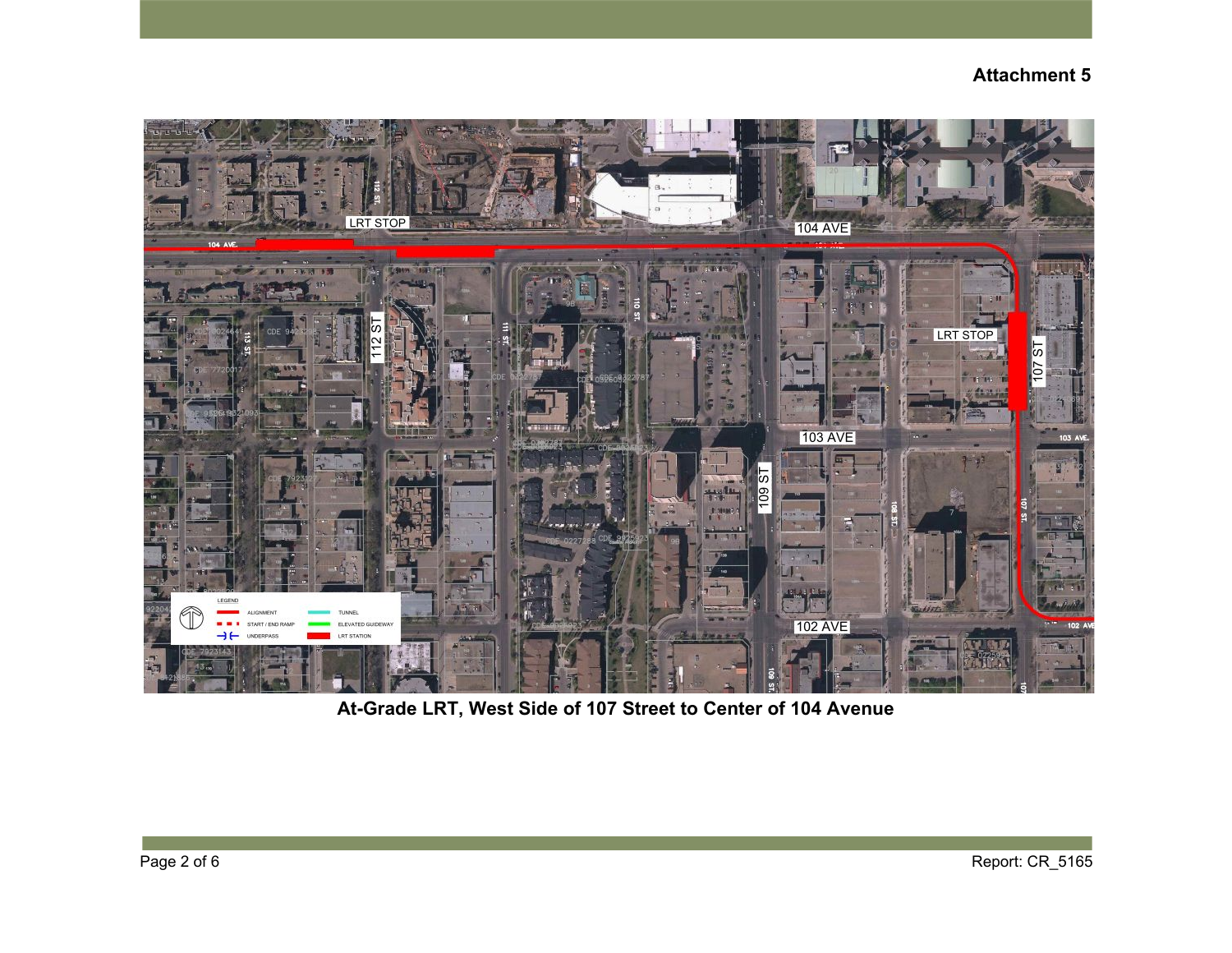

**Underground LRT, Underground Station at 104 Avenue**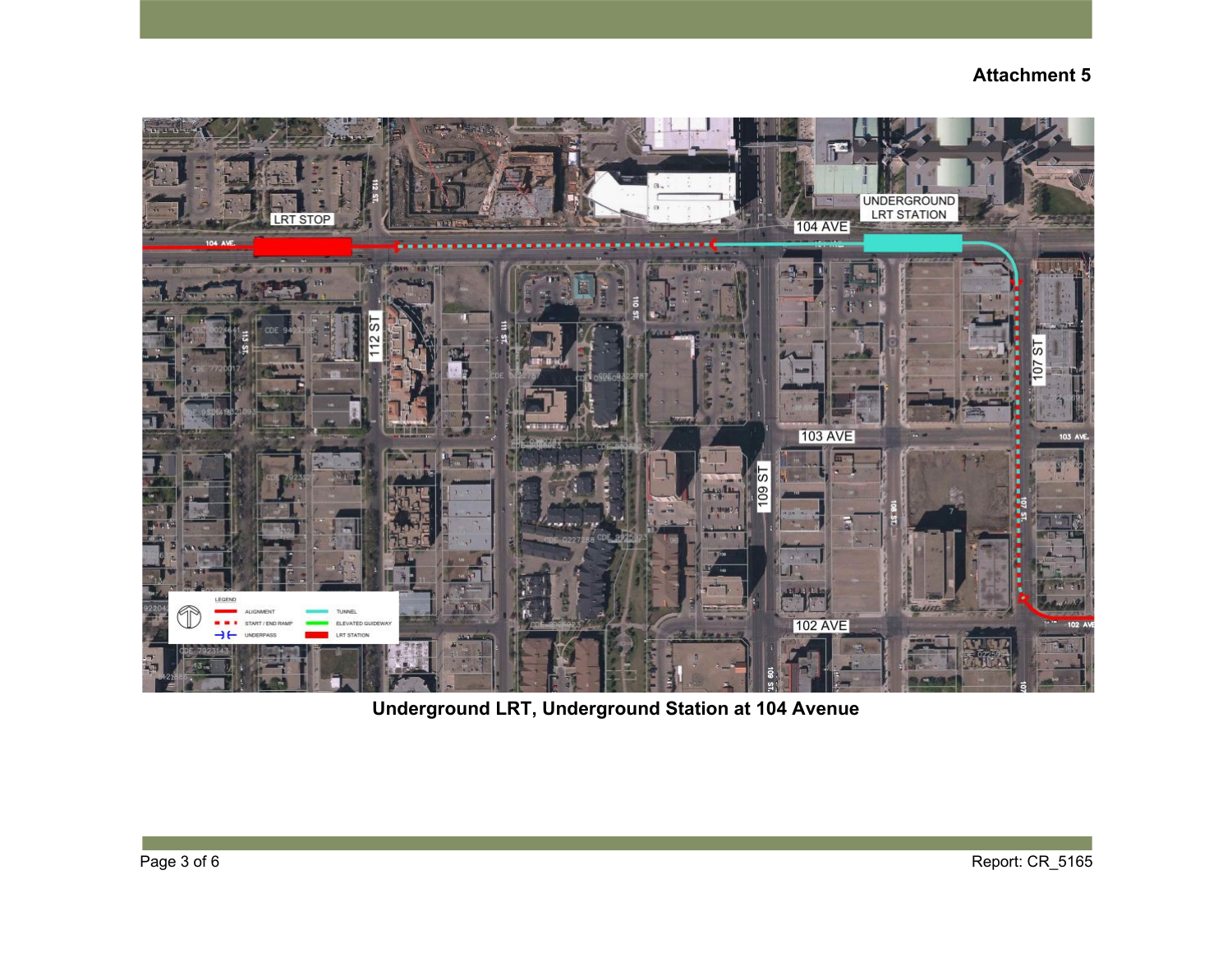

**Elevated LRT Guideway, Elevated Station at 104 Avenue**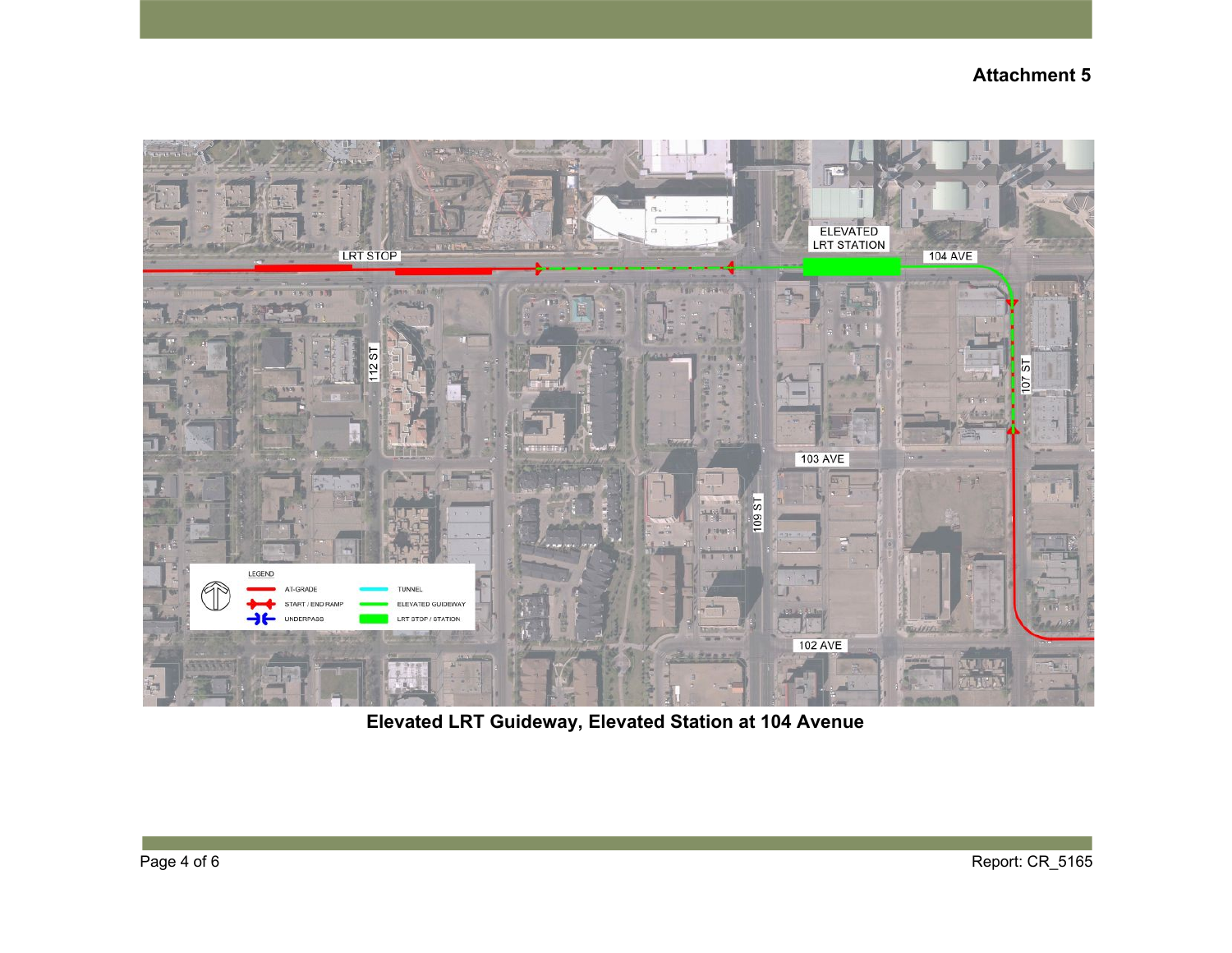|                           | At-Grade LRT, West Side of 107<br>Street to Center of 104 Avenue                                                                                                                                                                                                                                                                                                                                                                                                                                                                                                                                                                                                                                                                                                                                                                                                                                                                                                                                                                                                                                                                   |            |            |            |            | Underground LRT, Underground<br>Station at 104 Avenue |            |              |            |            | Elevated LRT, Elevated Station<br>at 104 Avenue |            |            |  |  |
|---------------------------|------------------------------------------------------------------------------------------------------------------------------------------------------------------------------------------------------------------------------------------------------------------------------------------------------------------------------------------------------------------------------------------------------------------------------------------------------------------------------------------------------------------------------------------------------------------------------------------------------------------------------------------------------------------------------------------------------------------------------------------------------------------------------------------------------------------------------------------------------------------------------------------------------------------------------------------------------------------------------------------------------------------------------------------------------------------------------------------------------------------------------------|------------|------------|------------|------------|-------------------------------------------------------|------------|--------------|------------|------------|-------------------------------------------------|------------|------------|--|--|
| Accessibility             | VVV                                                                                                                                                                                                                                                                                                                                                                                                                                                                                                                                                                                                                                                                                                                                                                                                                                                                                                                                                                                                                                                                                                                                |            |            |            |            |                                                       |            | $\checkmark$ |            |            |                                                 |            |            |  |  |
| Considerations            | • The elevated LRT option would result in an elevated LRT Station on 104 Avenue, requiring infrastructure<br>such as elevators, escalators and stairs.<br>• The underground LRT option would result in an underground LRT Station on 104 Avenue. In the<br>underground LRT option, the tunnel ramps would cross 103 Avenue impeding east/west pedestrian<br>movements and blocking vehicle traffic.<br>Existing vehicular accesses adjacent to tunnel ramps would be restricted in the underground LRT option.<br>Relocation of existing fire hall on 107 Street would likely be required.                                                                                                                                                                                                                                                                                                                                                                                                                                                                                                                                         |            |            |            |            |                                                       |            |              |            |            |                                                 |            |            |  |  |
| <b>Network Operations</b> | ✔                                                                                                                                                                                                                                                                                                                                                                                                                                                                                                                                                                                                                                                                                                                                                                                                                                                                                                                                                                                                                                                                                                                                  |            |            |            |            |                                                       |            | $\checkmark$ |            |            |                                                 |            |            |  |  |
| Considerations            | The underground and elevated LRT options would provide an LRT travel time savings of approximately 60<br>$\bullet$<br>seconds through the intersections.<br>• Compared to the at-grade LRT option, the underground LRT option is better for vehicle operation at both<br>the 107 Street and 109 Street intersections. However vehicle traffic on 103 Avenue and would be blocked<br>by the tunnel ramp.<br>• Compared to the at-grade LRT option, grade separation of LRT is better for vehicle operation at both the<br>107 Street and 109 Street intersections.<br>• The introduction of an at-grade LRT will change traffic patterns in the downtown area. With an at-grade<br>LRT on 104 Avenue crossing 109 Street and the reduction from 6 to 4 lanes on 104 Avenue, vehicular<br>traffic will utilize alternate routes where possible to get to destinations in the downtown.<br>The introduction of LRT grade separation will attract additional traffic in the range of 400-500 vehicles per<br>hour for the peak direction to 109 Street from adjacent roadways.<br>Afternoon Peak Model Average Delay (seconds/vehicle) |            |            |            |            |                                                       |            |              |            |            |                                                 |            |            |  |  |
|                           |                                                                                                                                                                                                                                                                                                                                                                                                                                                                                                                                                                                                                                                                                                                                                                                                                                                                                                                                                                                                                                                                                                                                    | <b>EBL</b> | <b>EBT</b> | <b>EBR</b> | <b>WBL</b> | <b>WBT</b>                                            | <b>WBR</b> | <b>NBL</b>   | <b>NBT</b> | <b>NBR</b> | <b>SBL</b>                                      | <b>SBT</b> | <b>SBR</b> |  |  |
|                           | Opening<br>Day, No<br><b>LRT</b>                                                                                                                                                                                                                                                                                                                                                                                                                                                                                                                                                                                                                                                                                                                                                                                                                                                                                                                                                                                                                                                                                                   | 84         | 34         | 15         | 28         | 23                                                    | 9          | 60           | 54         | 30         | 56                                              | 56         | 50         |  |  |
|                           | 30 year,<br>At-Grade                                                                                                                                                                                                                                                                                                                                                                                                                                                                                                                                                                                                                                                                                                                                                                                                                                                                                                                                                                                                                                                                                                               | 284        | 20         | 19         | 93         | 18                                                    | 13         | 82           | 86         | 85         | 102                                             | 101        | 79         |  |  |